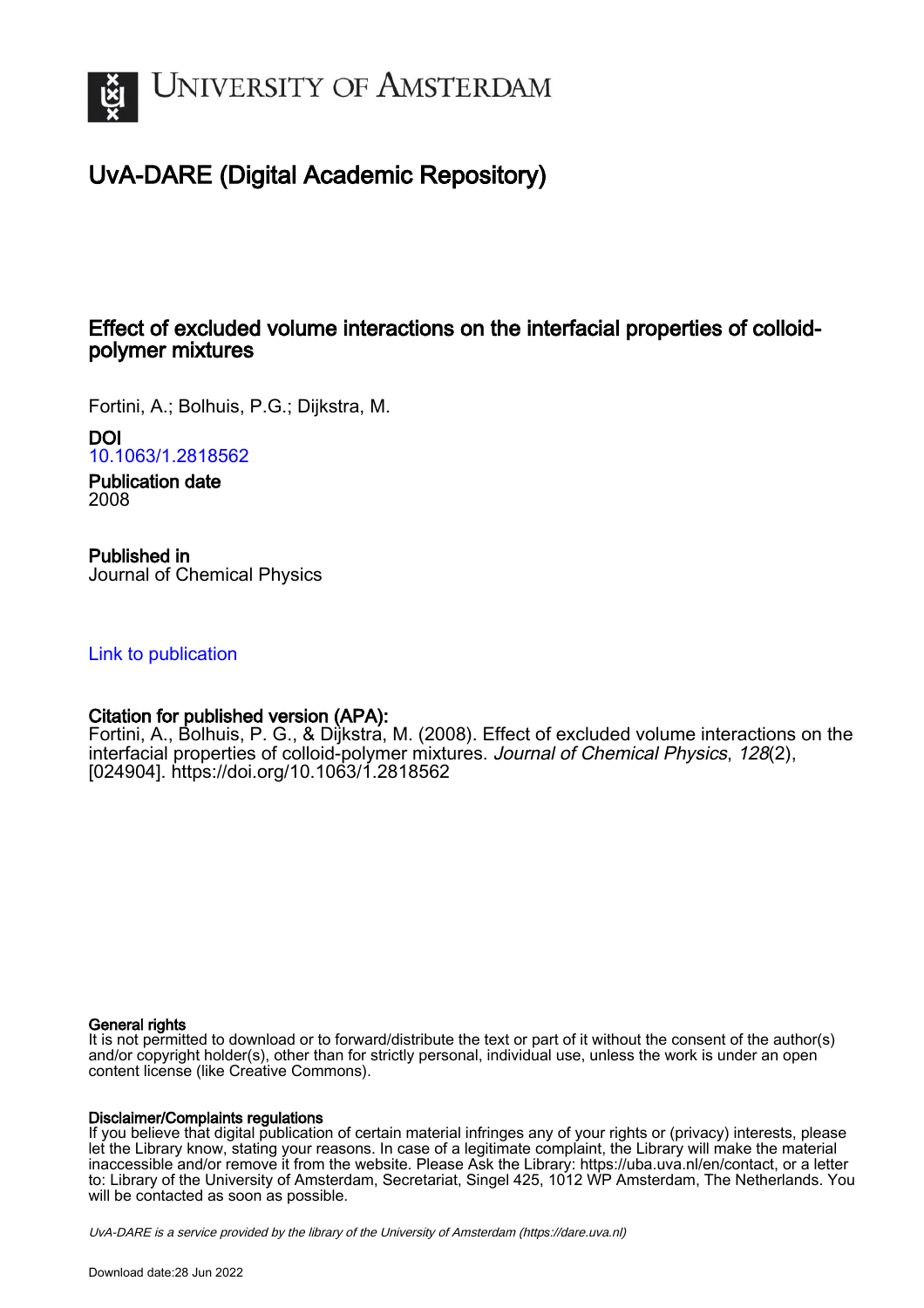# **[Effect of excluded volume interactions on the interfacial properties](http://dx.doi.org/10.1063/1.2818562) [of colloid-polymer mixtures](http://dx.doi.org/10.1063/1.2818562)**

Andrea Fortini<sup>a)</sup>

*Soft Condensed Matter, Debye Institute for NanoMaterials Science, Utrecht University, Princetonplein 5, 3584 CC Utrecht, The Netherlands*

Peter G. Bolhuis

*van't Hoff Institute for Molecular Sciences, University of Amsterdam, Nieuwe Achtergracht 166, 1018 WV Amsterdam, The Netherlands*

Marjolein Dijkstra

*Soft Condensed Matter, Debye Institute for NanoMaterials Science, Utrecht University, Princetonplein 5, 3584 CC Utrecht, The Netherlands*

Received 10 July 2007; accepted 5 November 2007; published online 11 January 2008-

We report a numerical study of equilibrium phase diagrams and interfacial properties of bulk and confined colloid-polymer mixtures using grand canonical Monte Carlo simulations. Colloidal particles are treated as hard spheres, while the polymer chains are described as soft repulsive spheres. The polymer-polymer, colloid-polymer, and wall-polymer interactions are described by density-dependent potentials derived by Bolhuis and Louis [Macromolecules 35, 1860 (2002)]. We compared our results with those of the Asakura-Oosawa-Vrij model J. Chem. Phys. **22**, 1255 (1954); J. Polym Sci 33, 183 (1958); Pure Appl. Chem. 48, 471 (1976)] that treats the polymers as ideal particles. We find that the number of polymers needed to drive the demixing transition is larger for the interacting polymers, and that the gas-liquid interfacial tension is smaller. When the system is confined between two parallel hard plates, we find capillary condensation. Compared with the Asakura-Oosawa-Vrij model, we find that the excluded volume interactions between the polymers suppress the capillary condensation. In order to induce capillary condensation, smaller undersaturations and smaller plate separations are needed in comparison with ideal polymers. © *2008 American Institute of Physics*. DOI: [10.1063/1.2818562](http://dx.doi.org/10.1063/1.2818562)

#### **I. INTRODUCTION**

Mixtures of colloids and polymers $1-3$  are simple model systems that have been studied extensively in the past few years. Provided the size and the number of polymers are sufficiently high, such mixtures can phase separate into a *colloidal gas* phase that is poor in colloids and rich in polymers and a *colloidal liquid* phase that is rich in colloids and poor in polymers. While it is well established that the interactions between sterically stabilized colloidal particles are well described by the hard sphere potential, $4$  the interactions between the polymers in the mixture can be, in general, very complicated. Nevertheless, if we consider the case of flexible polymer chains in a "good solvent" conditions, we can assume that the excluded volume interactions between the chains are small and that the chains cannot penetrate the colloidal particles. The mechanism behind the demixing transition is then easily explained. In Fig.  $1(a)$  $1(a)$ , we illustrate the mixture of spherical colloids and polymer chains. Around each colloid, there is a depletion region prohibited to the polymers due to the hard-core interactions. If two colloids approach each other, so that two depletion zones overlap, there is an increase in free volume for the polymer chains,

i.e., an increase in entropy. The increase in entropy can be described by an effective attractive interaction between the colloidal particles. A similar depletion mechanism occurs between a hard wall and the colloidal particles. If the polymers do not adsorb at the wall, they are excluded from a region close to the wall. The overlap between the depletion zone at the wall and the depletion zone of one colloid induces an increase in free volume and, hence, in entropy.

One particular simple model for colloid-polymer mixtures is the Asakura-Oosawa-Vrij (AOV) model<sup>5-7</sup> that describes the polymer chains as spherical particles with a radius equal to the radius of gyration of the polymer. Furthermore, polymer spheres can freely overlap, while they are excluded from a center of mass distance from the colloidal particles. The AOV model has been studied extensively in the past few years, and it was shown that it describes qualitatively the bulk $8-16$  $8-16$  and interfacial phase behavior  $17-22$ of mixtures of colloids and polymers. A similar level of agreement was found for the interfacial tension of the gas-liquid<sup>16[,23,](#page-8-9)[24](#page-8-10)</sup> and wall-fluid interfaces,  $24-26$  and for the phase behavior of confined systems. $27-34$  $27-34$ 

The quantitative discrepancies between experimental results and the AOV model results can arise from a number of reasons, such as nonideal solvent conditions,  $35$  colloidinduced polymer compression, $36$  effect of charges on the colloidal surface,  $37,38$  $37,38$  or polymer excluded volume interactions.

<span id="page-1-0"></span>a)Present address: Department of Physics, Yeshiva University, 500 West 185th Street, New York, NY 10033, USA. Electronic mail: a.fortini@phys.uu.nl.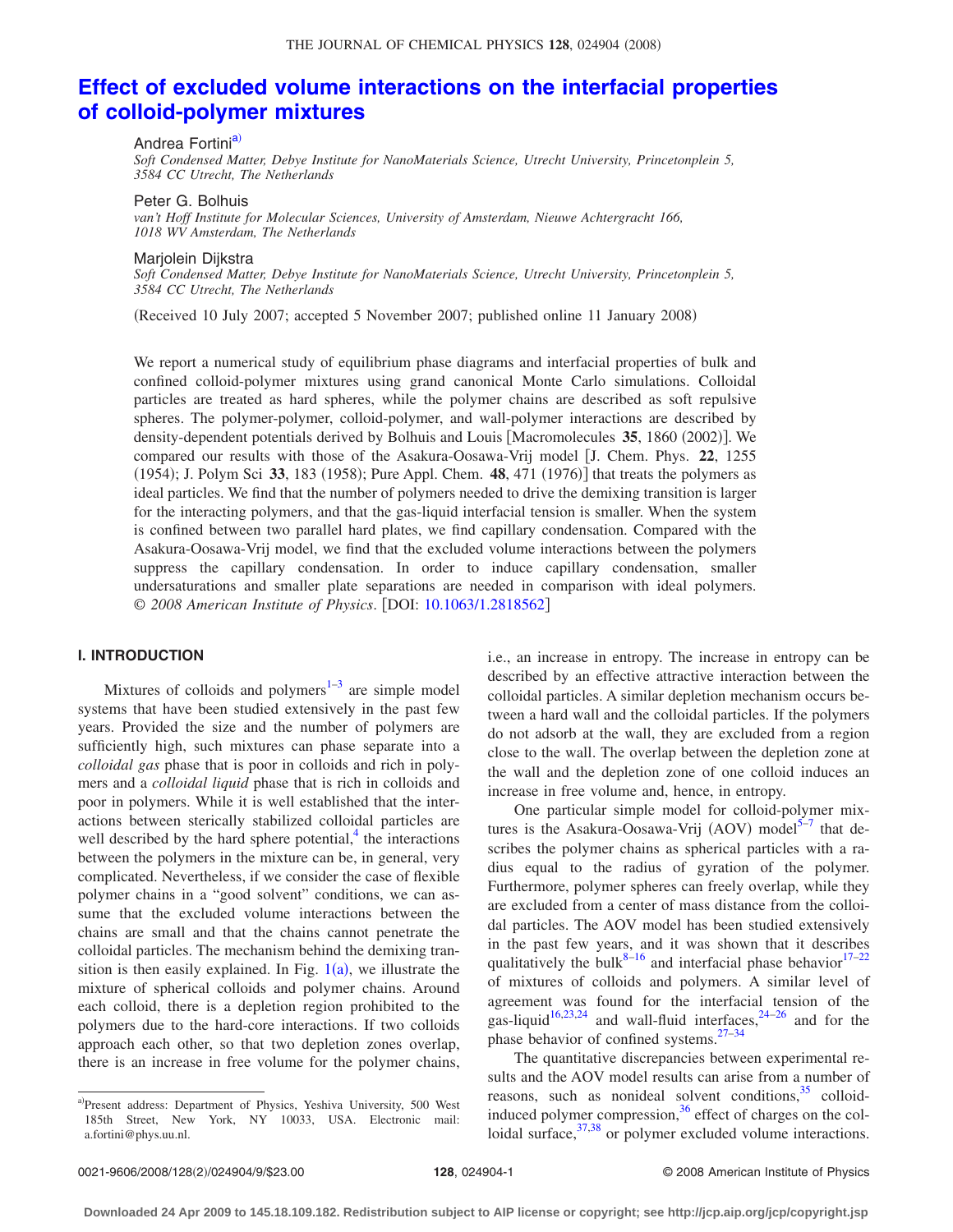<span id="page-2-0"></span>

FIG. 1. (a) Illustration of a mixture of colloids and polymer chains in contact with a hard wall. Depletion zones (dashed lines) and overlap zones (light gray) are also depicted. (b) Illustration of a model colloid-polymer mixture in the polymer-as-soft-sphere approach.

In this article, we will concentrate on the latter aspect. The simplest inclusion of polymer interactions was done by introducing a step function interaction between the polymers, i.e., an energy penalty for the overlaps of two polymers. The step potential was used to study the bulk phase diagram and interfacial tension<sup>25,[39,](#page-8-19)[40](#page-8-20)</sup> as well as the stability of the floating liquid phase in sedimenting colloid-polymer mixtures $41$  with a geometry-based density functional theory (DFT). This approach gives results that are in better agreement with experiments when compared against the AOV model, but the height of the step potential must be introduced as an additional free parameter. Furthermore, we expect the polymercolloid interaction to be modified as well when considering excluded volume interactions between polymers. Other theoretical approaches have been developed to study the effect of polymer interactions in colloid-polymer mixtures. Aarts *et al.*<sup>[42](#page-8-22)</sup> extended the free volume theory<sup>9</sup> to include polymer interactions and studied the gas-liquid interfacial tension with the square gradient approximation approach. $42-45$  $42-45$  A onecomponent perturbative DFT that includes excluded volume interactions and uses the approach of Ref. [46](#page-8-25) was developed by Moncho-Jorda *et al.*[47](#page-8-26) to study confined systems and the gas-liquid tension.

Another approach is to describe the polymers as soft spheres, $48-50$  with effective interactions derived from inversion of the center of mass correlation functions in lattice self-avoiding-walk (SAW) polymer simulations. This approach generates soft density-dependent potentials for the polymer-polymer and colloid-polymer interactions, which gives accurate simulation results for the bulk phase behavior $51$  that are in quantitative agreement with experimental results. In a similar approach, proposed by Jusufi *et al.*, [52](#page-8-30) the effective potentials are derived from off-lattice molecular dynamics simulations of SAW polymer chains. These potentials were used in Monte Carlo simulations to study the bulk phase behavior $53,54$  $53,54$  and the gas-liquid interfacial tension $55$  of colloid-polymer mixtures, leading to results in quantitative agreement with experiments.

In this work, we study the effect of excluded volume interactions on the interfacial properties and phase behavior of confined colloid-polymer mixtures with Monte Carlo simulations. We simulate a binary mixture with the densitydependent potentials derived in Ref. [48](#page-8-27) and compare the simulation results with those for the AOV model.

<span id="page-2-1"></span>TABLE I. Coefficients for the density-dependent parameters of the polymerpolymer interaction potential  $v_{pp}$  defined in Eq. ([2](#page-2-2)).

|                    | $k=1$      | $k=2$      | $k=3$    |
|--------------------|------------|------------|----------|
| $a_k^0$<br>$a_k^1$ | 1.474 09   | $-0.23210$ | 0.638 97 |
|                    | $-0.07689$ | 0.031 32   | 0.24193  |
| $b_k^0$            | 0.981 37   | 0.421 23   | .        |
|                    | $-0.05681$ | $-0.02628$ | $\cdots$ |

#### **II. MODEL**

The colloids are treated as hard spheres and the corresponding pair potential reads

$$
\beta v_{\rm cc}(R_{ij}) = \begin{cases} \infty & \text{if } r_{ij} < \sigma_c \\ 0 & \text{otherwise,} \end{cases}
$$
 (1)

where  $R_{ij} = |\mathbf{R}_i - \mathbf{R}_j|$  is the distance between two colloidal particles, with  $\mathbf{R}_i$  the position of the center of mass of colloid *i*,  $\beta = 1/k_B T$ ,  $k_B$  is Boltzmann's constant, and *T* the temperature. For the coarse-grained effective polymer-polymer, colloid-polymer, and wall-polymer potentials, we use the expressions of Ref. [48](#page-8-27) obtained from microscopic simulations of SAW polymer chains consisting of 500 segments on a lattice and a radius of gyration  $R<sub>g</sub> = 16.83$  lattice units at zero concentration. We introduce the overlap concentration  $\rho^*$  defined by the equation  $4/3\pi\rho^* R_g^3 = 1$  and the polymer reservoir packing fraction  $\eta_p^r = p_p^r / \rho^*$ , with  $\rho_p^r$  the density in the reservoir of pure polymers in osmotic equilibrium with the two-component system of interest.

The effective density-dependent polymer-polymer interactions<sup>48</sup> read

<span id="page-2-2"></span>
$$
\beta v_{\rm pp}(r_{ij}, \eta'_p) = \sum_{k=1}^3 a_k(\eta'_p) \exp[(-r_{ij}/(R_g b_k(\eta'_p)))^2],\tag{2}
$$

where  $R_g$  is the radius of gyration and  $r_{ij} = |\mathbf{r}_i - \mathbf{r}_j|$  is the distance between two polymers, with  $\mathbf{r}_i$  the position of the center of mass of polymer *i*. The density-dependent parameters are linear in the density,  $a_k = a_k^0 + a_k^1 \eta_p^r$  and  $b_k = b_k^0 + b_k^1 \eta_p^r$ . All coefficients, except  $b_k^3$ , are given in Table [I.](#page-2-1) The coefficients  $b_k^3$  are fixed by imposing the equality of the mean field equation of state,

$$
\beta P/\rho_p = 1 + \rho_p \beta \hat{v}(0; \rho_p)/2, \qquad (3)
$$

<span id="page-2-3"></span>for the fitted potentials and the SAW simulations, where the function

$$
\beta \hat{v}(0; \rho_p) = 4\pi \int r^2 \beta v_{\rm pp}(r, \rho_p) dr \tag{4}
$$

is the  $k=0$  component of the Fourier transform of the polymer-polymer pair potential. In practice, the condition is satisfied by imposing the equality between

$$
\beta \hat{v}(0; \eta'_p) = \pi^{3/2} \sum_{i=1}^3 a_i (\eta'_p) b_i (\eta'_p)^3
$$
 (5)

derived from Eq.  $(2)$  $(2)$  $(2)$  and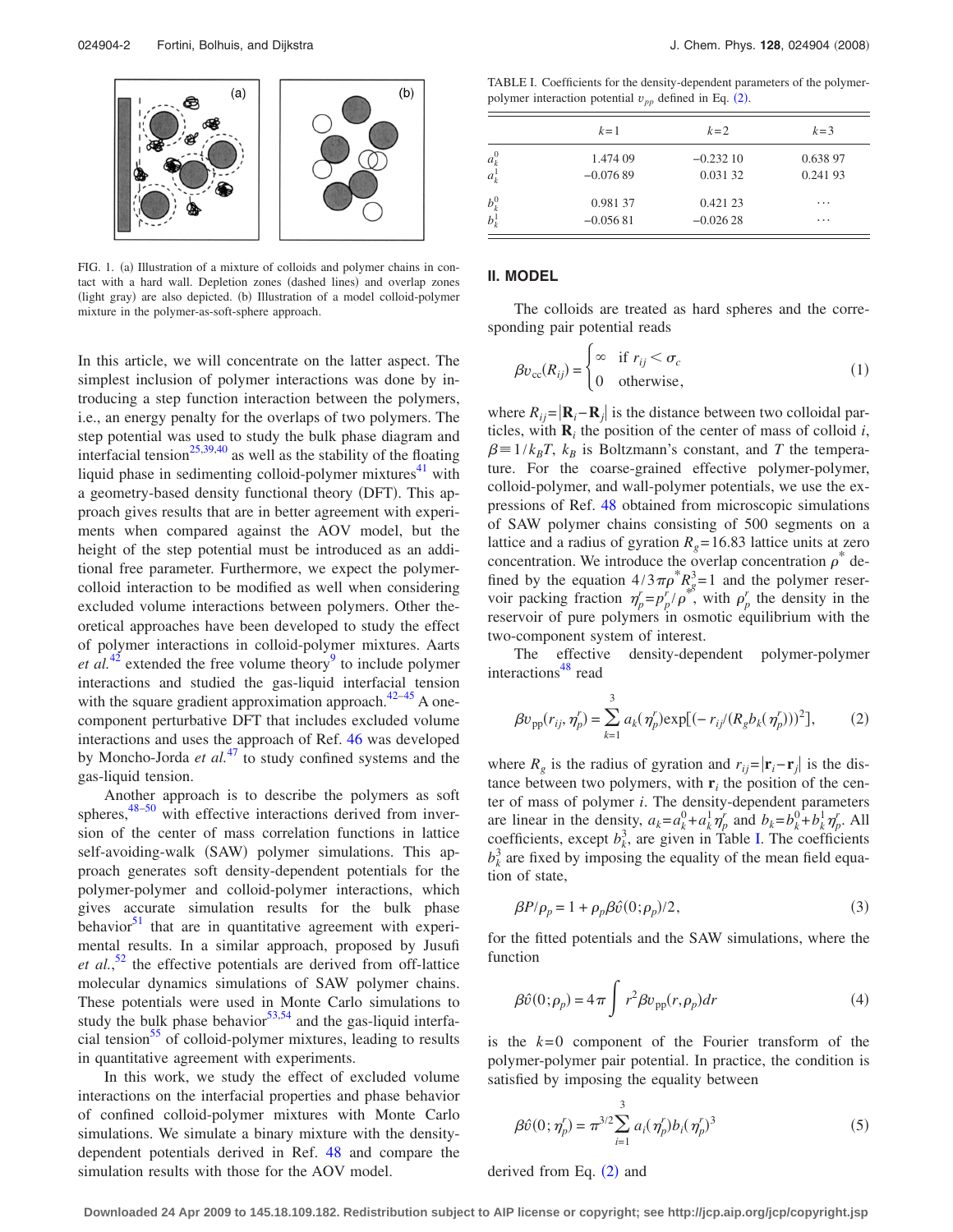<span id="page-3-0"></span>TABLE II. Coefficients for the density-dependent parameters of the colloidpolymer interaction potential  $v_{cp}$  defined in Eq. ([7](#page-3-4)) for size ratio q=1.05.

|                    | $k=1$     | $k=2$  |
|--------------------|-----------|--------|
| $c_k^0\\ c_k^1$    | 5.5610    | 1.8477 |
|                    | $-0.8042$ | 1.4759 |
| $d^0_k\\ d^1_k$    | 0.7751    | 1.2720 |
|                    | $-0.1151$ | 0.1052 |
| $e_k^0$<br>$e_k^1$ | 0.4082    | 0.0    |
|                    | 0.1410    | 0.0    |

<span id="page-3-3"></span>
$$
\beta \hat{v}(0; \eta_p^r) = 4 \pi (1.2902 + 0.281 \ 32 \eta_p^r + 0.136 \ 76 (\eta_p^r)^2 -0.040 \ 892 (\eta_p^r)^3)
$$
 (6)

derived using the potentials obtained from the inversion of the radial distribution function determined from SAW simulations.

The concentration-dependent colloid-polymer potential reads<sup>3</sup>

<span id="page-3-4"></span>
$$
\beta v_{\rm cp}(|\mathbf{R}_i - \mathbf{r}_j|, \eta'_p) = \sum_{k=1}^2 c_k(\eta'_p) \exp[-((|\mathbf{R}_i - \mathbf{r}_j| - \varrho_k(\eta'_p)) / (R_g d_k(\eta'_p)))^2],\tag{7}
$$

where  $\left| \mathbf{R}_i - \mathbf{r}_i \right|$  is the distance between colloid *i* and polymer *j*. The density-dependent parameters are linear in density, i.e.,  $c_k = c_k^0 + c_k^1 \eta_p^r$ ,  $d_k = d_k^0 + d_k^1 \eta_p^r$ , and  $e_k = e_k^0 + e_k^1 \eta_p^r$ . The coef-ficients are given in Table [II](#page-3-0) for size ratio  $q = 1.05$ .

The interaction between colloidal particles and the hard wall is hard-sphere-like; that is, the colloidal particles cannot penetrate the walls. The interaction between polymers and the hard wall $48$  reads

<span id="page-3-5"></span>
$$
\beta v_{\rm wp}(z, \eta_p') = f_0(\eta_p') \exp[f_1(\eta_p') z/R_g + f_2(\eta_p') z^2/R_g^2 + f_3(\eta_p') z^3/R_g^3],
$$
\n(8)

where  $\zeta$  is the distance between the wall and the center of mass of the polymer. The parameters have a quadratic density dependence  $f_k(\eta_p^r) = f_k^0 + f_k^1 \eta_p^r + f_k^2 (\eta_p^r)^2$ , with  $k = 0, 1, 2, 3$ . The coefficients are given in Table [III.](#page-3-1) In Fig. [2,](#page-3-2) we show the effective polymer-polymer, colloid-polymer, and wallpolymer interactions for  $\eta_p^r = 1.02995$  as an example.

A final note on the potentials described in this section is in order. Due to a small error in the calculation of the radius of gyration in Ref. [48,](#page-8-27) all the equations and coefficients presented here were parametrized assuming a radius of gyration  $R<sub>g</sub>$  = 16.495 lattice units, instead of the correct value of  $R<sub>g</sub>$ = 16.83. The simulations we carried out for this work, as well as the simulations presented in Ref. [51,](#page-8-29) were done imposing

<span id="page-3-1"></span>TABLE III. Coefficients for the density-dependent parameters of the wallpolymer interaction potential  $v_{wp}$  defined in Eq. ([8](#page-3-5)).

|                                              | $k=0$      | $k=1$     | $k=2$     | $k = 3$   |
|----------------------------------------------|------------|-----------|-----------|-----------|
| $f_k^0$                                      | 62.7242    | $-6.4093$ | 2.5081    | $-0.6904$ |
|                                              | 56.4595    | $-3.8880$ | 5.1562    | $-1.5519$ |
| $\begin{array}{c} f_k^1\\ f_k^2 \end{array}$ | $-29.9283$ | 2.0442    | $-2.1336$ | 0.5973    |

<span id="page-3-2"></span>

FIG. 2. Interaction potentials for polymer density  $\eta_p^r = 1.02995$ . (a) Pair potential between polymers  $\beta v_{\rm pp}$  (full line) and between polymers and colloids  $\beta v_{\rm cp}$  (dashed line). (b) Wall-polymer potential  $\beta v_{\rm wp}$  as a function of the distance  $z/\sigma_c$  of the polymer center of mass from the wall.

a size ratio  $q=1.03$  (corresponding to the radius of gyration  $R<sub>g</sub>$ =16.495) in the calculations. All the results have been interpreted using the correct value for the size ratio  $q=1.05$ (corresponding to the radius of gyration  $R_g = 16.83$ ). This correction only changes the values of the polymer packing fractions  $\eta_p$  and  $\eta'_p$ , while the colloid packing fraction  $\eta_c$  is unaffected.

#### **III. METHOD**

We carried out Monte Carlo simulations in the grand canonical ensemble, i.e., with fixed volume, temperature, and chemical potentials  $\mu_c$  and  $\mu_p$  of colloids and polymers, respectively. For each value of  $\mu_p$ , we determined the potentials given in the previous section, at the polymer reservoir packing fraction  $\eta_p^r(\mu_p)$  calculated by inversion of the equation of state,

<span id="page-3-7"></span>
$$
\frac{\mu_p}{k_B T} R_g^3 = \log(\rho_p^r R_g^3) + 0.04658 + 11.05 \rho_p^r R_g^3
$$
  
+ 35.48 $(\rho_p^r R_g^3)^2$  – 15.71 $(\rho_p^r R_g^3)^3$ . (9)

This equation was derived by integrating the Gibbs-Duhem equation with the pressure given by Eqs.  $(3)$  $(3)$  $(3)$  and  $(6)$  $(6)$  $(6)$ .

To study phase coexistence, we sample the probability  $P(N_c)|_{z_c, \eta_p'}$  of observing  $N_c$  colloids in a volume *V* at fixed colloid fugacity  $z_c$  and fixed polymer reservoir packing fraction  $\eta_p^r$ , using the successive umbrella sampling.<sup>56</sup> We use the histogram reweighting technique to obtain the probability distribution for any  $z_c$  once  $P(N_c)|_{z_c, \eta_p}$  is known for a given *zc*,

<span id="page-3-6"></span>
$$
\ln P(N_c)|_{z_c', \eta_p'} = \ln P(N_c)|_{z_c, \eta_p'} + N_c \ln \left( \frac{z_c'}{z_c} \right). \tag{10}
$$

At phase coexistence, the distribution function  $P(N_c)$  becomes bimodal with two separate peaks of equal area for the colloidal liquid and gas phases. We determine which  $z_c$  satisfies the equal area rule,

$$
\int_{0}^{\langle N_c \rangle} P\left(N_c\right)|_{z_c',\eta_p'} dN_c = \int_{\langle N_c \rangle}^{\infty} P\left(N_c\right)|_{z_c',\eta_p'} dN_c, \tag{11}
$$

with the average number of colloids

**Downloaded 24 Apr 2009 to 145.18.109.182. Redistribution subject to AIP license or copyright; see http://jcp.aip.org/jcp/copyright.jsp**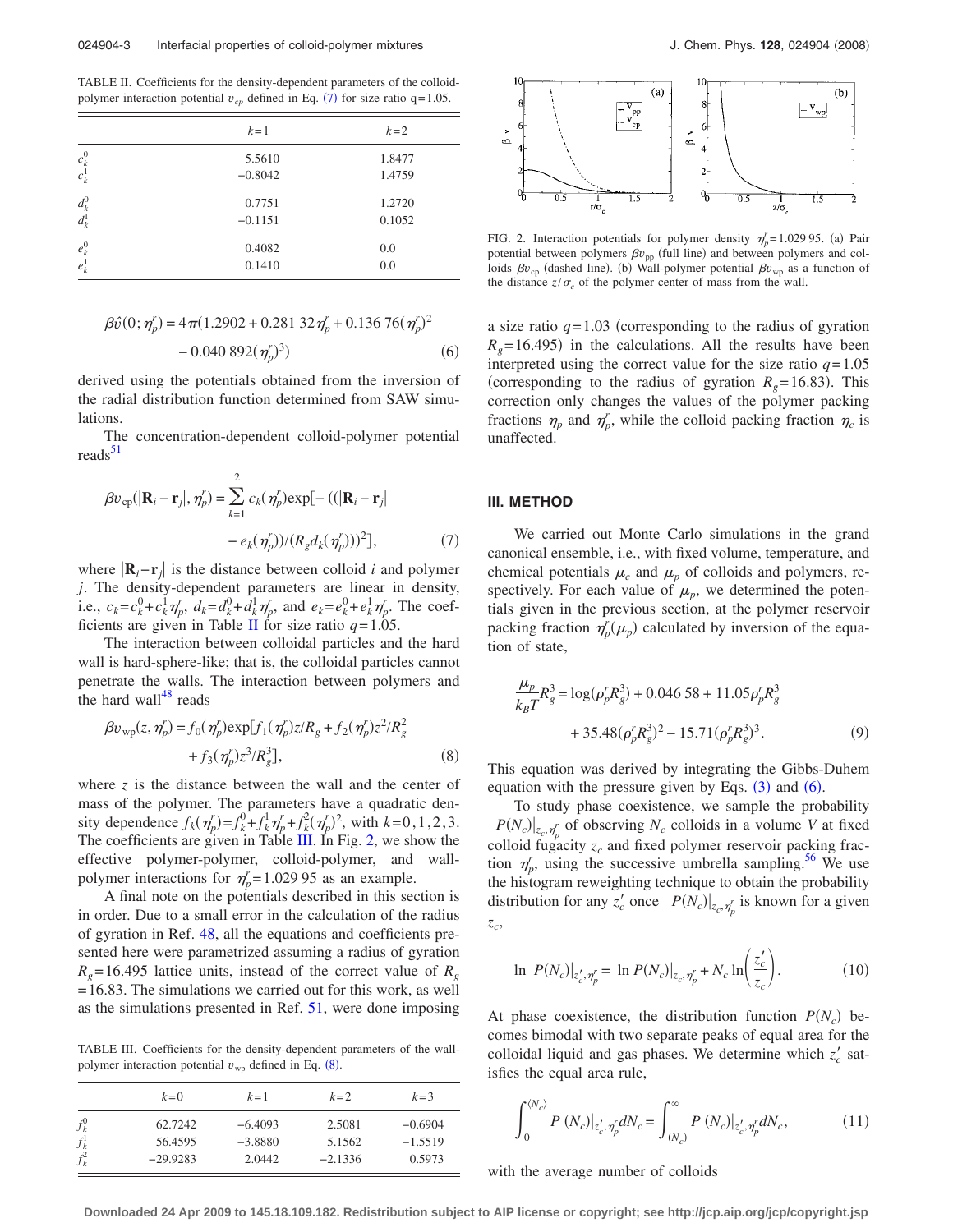<span id="page-4-0"></span>

FIG. 3. Logarithm of the probability  $P(N_c)$  (not normalized) as a function of the colloid packing fraction  $\eta_c$  for a simulation box with dimensions of  $12 \times 12 \times 16\sigma^3$  at varying polymer reservoir packing fractions  $\eta_p^r = 1.14$ , 1.20, and 1.23, from top to bottom. All state points are at coexistence.

$$
\langle N_c \rangle = \int_0^\infty N_c P\left(N_c\right)|_{z_c', \eta_\rho'} dN_c,\tag{12}
$$

using the histogram reweighting Eq.  $(10)$  $(10)$  $(10)$ . The simulations are carried out in a rectangular box  $V = L \times L \times H$ , and the sampling of the probability ratio  $P(N)/P(N+1)$  is done, in each window, until the difference between two successive samplings of the probability ratio is smaller than  $5 \times 10^{-4}$ . An example of the sampled probability distributions is given in Fig. [3.](#page-4-0)

We used single particle insertion/deletion of colloids and polymers. The typical acceptance probabilities for the insertion/deletion of colloids were from  $4\%$  to  $1\%$  (from low to high colloid density) for state points close to the critical points and from 0.1% to 0.01% at high  $\eta_p^r$ . On the other hand, the acceptance probabilities for the insertion/deletion of polymers were always larger than 40%. The low insertion/ deletion probabilities of colloidal particles have only an effect on the efficiency of the algorithm. As shown by the smooth probability distributions in Fig. [3,](#page-4-0) our simulations were long enough to get good data.

The liquid-gas interfacial tension  $\gamma_{lg}$  is obtained from  $P(N_c)|_{z_c', \eta_p'}$  at coexistence,<sup>57</sup>

$$
\gamma_{\rm lg} = \frac{1}{2L^2} \Bigg[ \ln \Bigg( \frac{P(N_{c,\rm max}^g) + P(N_{c,\rm max}^l)}{2} \Bigg) - \ln(P(N_{c,\rm min})) \Bigg],\tag{13}
$$

where  $P(N_{c,\text{max}}^g)$  and  $P(N_{c,\text{max}}^l)$  are the maxima of the gas and liquid peaks, respectively, and  $P(N_{c,\text{min}})$  is the minimum between the two peaks.

#### **IV. RESULTS**

In Sec. II, we explained the straightforward but nontrivial procedure for generating the interaction potentials. It is, therefore, important to check the internal consistency of our calculations. Figure [4](#page-4-1) shows the predictions of the equa-tion of state ([9](#page-3-7)) plotted against simulation results of a grand

<span id="page-4-1"></span>

FIG. 4. The chemical potential  $\beta\mu_p \sigma_c^3$  as a function of the polymer packing fraction  $\eta_p^r$  in a system of pure polymers. The equation of state ([9](#page-3-7)) (solid line) is compared with the results of grand canonical Monte Carlo simulations (circles) of pure polymers interacting with the interaction potential  $[Eq. (2)].$  $[Eq. (2)].$  $[Eq. (2)].$ 

canonical simulation of pure polymers interacting with the potential  $[Eq. (2)]$  $[Eq. (2)]$  $[Eq. (2)]$ . In the range of chemical potentials that are relevant for the gas-liquid separation, the simulation results are consistent with the equation of state.

#### **A. Bulk phase behavior and gas-liquid interfacial tension**

In Fig. [5,](#page-5-0) we present the bulk phase diagram obtained from grand canonical Monte Carlo simulations using successive umbrella sampling and histogram reweighting. In particular, Fig.  $5(a)$  $5(a)$  shows the phase diagram in the polymer packing fraction  $\eta_p$ , colloid packing fraction  $\eta_c$  representation. These results are consistent with the findings of Ref. [51.](#page-8-29) The free volume theory<sup>58</sup> extended to include excluded volume polymer interactions<sup>42</sup> overestimates the simulation results by almost a factor of 2. This result may be explained by the renormalization group theory expression used in Ref. [42](#page-8-22) to evaluate the polymer interactions, which underestimates the correlation length of the polymers. Since the polymers are effectively smaller, a higher number of polymers is needed to drive the demixing transition. Also shown are the experimental results of de Hoog and Lekkerkerker.<sup>12</sup> The experimental polymer concentration is much larger than those in our simulation results. This discrepancy can be explained by considering the depletion force measurements of Wijting *et al.*[59](#page-9-3) in the same colloid-polymer system as was used in Ref. [12.](#page-8-34) They found that the depletion forces are much smaller than expected, probably due to adsorption of the polymers on the colloidal surface. We stress that the potentials used in this work compare well with the experiments of Ramakrishnan *et al.*<sup>[60](#page-9-4)</sup> at a size ratio  $q=0.67$ .<sup>51</sup>

Figure  $5(b)$  $5(b)$  shows the phase diagram in the polymer reservoir packing fraction  $\eta_p^r$ , colloid packing fraction  $\eta_c$  representation. The discrepancy between our results and those of Ref. [51](#page-8-29) is due to a slightly different equation of state used for the conversion of the chemical potential  $\mu_p$  to the polymer packing fraction in the reservoir  $\eta_p^r$ . In this work, we inverted Eq.  $(9)$  $(9)$  $(9)$ , while in Ref. [51,](#page-8-29) the original SAW equation of state was used. The binodal has a critical point at lower  $\eta_p^r$ , and the density difference between the gas and liquid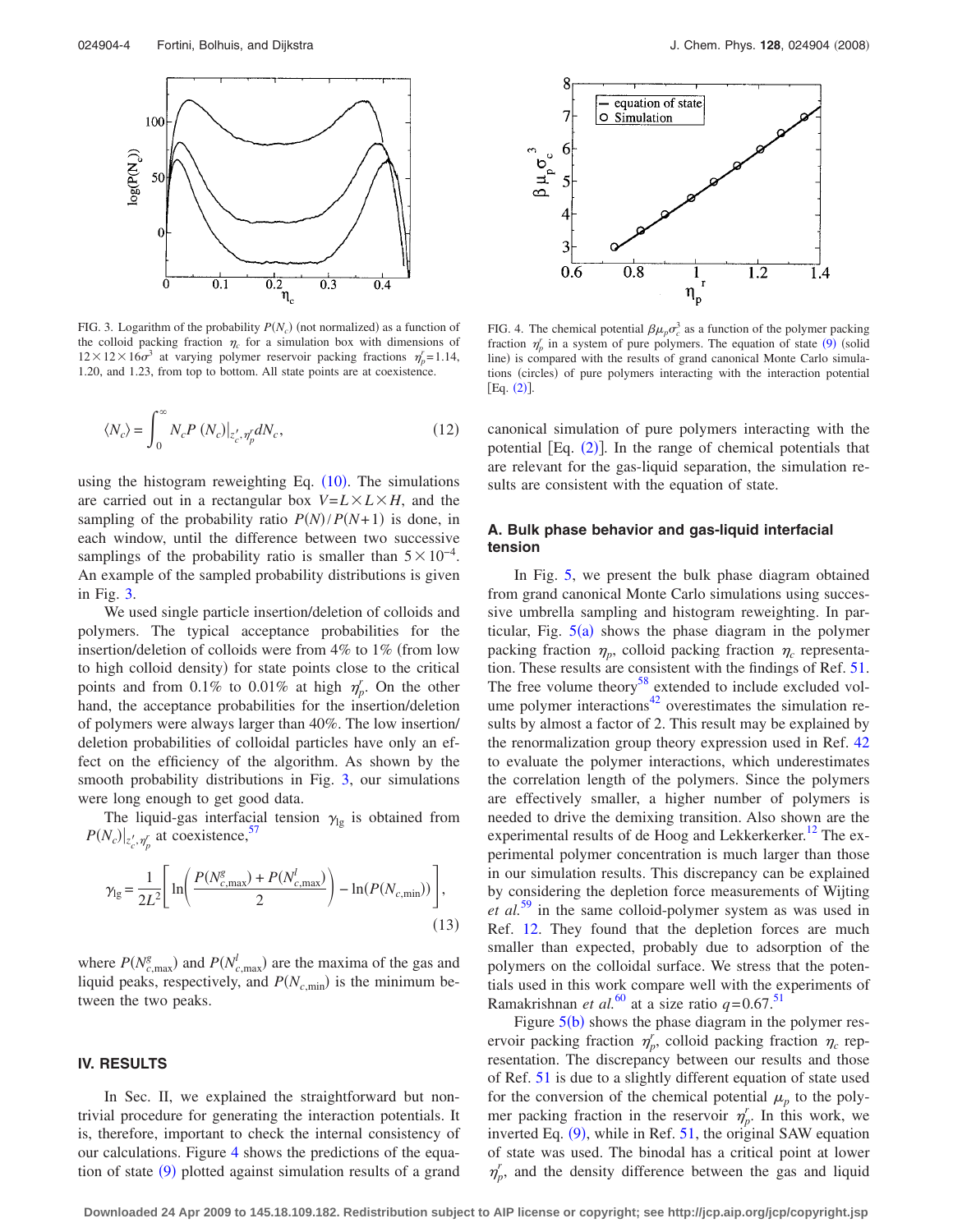<span id="page-5-0"></span>

FIG. 5. Bulk phase diagram of colloid-polymer mixtures with a size ratio  $q=1.05$  for volumes  $V=516\sigma_c^3$  (circles) and  $2304\sigma_c^3$  (squares). Also shown are the binodals of the AOV model with size ratio  $q=1.0$  (dashed lines) and the results of Ref. [51](#page-8-29) (solid line). (a) Polymer packing fraction  $\eta_p$ , colloid packing fraction  $\eta_c$  representation. Shown also are the results of the free volume theory with polymer interactions (Ref. [42](#page-8-22)) (dotted-dashed line) and the experimental results of de Hoog and Lekkerkerker (Ref. [12](#page-8-34)) (diamonds). (b) Polymer reservoir packing fraction  $\eta_p^r$ , colloid packing fraction  $\eta_c$ representation.

phases increases for increasing  $\eta_p^r$ . This phase diagram is equivalent to the temperature-density phase diagram of a simple fluid, with the polymer reservoir packing fraction playing the role of inverse temperature.

In Fig. [6,](#page-5-1) we present the simulation results of the dimensionless interfacial tension  $\beta \gamma_{gl} \sigma_c^2$  for the gas-liquid interface, as a function of the difference in packing fractions between the gas and the liquid phase. The interfacial tensions decrease in the case of excluded volume interactions with respect to the AOV model. The comparison between our results and the experiments of Aarts  $et al.<sup>21</sup>$  $et al.<sup>21</sup>$  $et al.<sup>21</sup>$  is quantitatively better than the results of the AOV model, although de Hoog and Lekkerkerker<sup>12</sup> show that it is difficult to obtain accurate interfacial tension measurements. In addition, we compare our results with the predictions of the extended free volume theory plus a square gradient approximation to evaluate the

<span id="page-5-1"></span>

FIG. 6. Dimensionless interfacial tension  $\beta \gamma \sigma_c^2$  between the gas and the liquid phase as a function of the difference in packing fractions  $\Delta \eta = \eta_l$  $-\eta_g$  of the coexisting liquid  $(\eta_l)$  and gas  $(\eta_g)$  phases. Results for the interacting polymers with size ratio  $q=1.05$  (circles) are compared with the results for the AOV model with size ratio  $q=1.0$  (square). Triangles denote experimental results of de Hoog and Lekkerkerker (Ref. [12](#page-8-34)) (triangles up) and Aarts et al. (Ref. [21](#page-8-35)) (triangles down). The thick continuous line indi-cates the DFT predictions of Moncho-Jorda et al. (Ref. [47](#page-8-26)), while the dashed lines are the predictions of the square gradient approximation theory of Aarts et al. (Ref. [45](#page-8-24)).

tension<sup>45</sup> and the DFT of Moncho-Jorda *et al.*<sup>[47](#page-8-26)</sup> The DFT uses effective one-component pair potentials between the colloids that include the excluded volume interaction according to the approach of Louis *et al.*[46](#page-8-25) The predictions of the two theories are very close to each other and to our simulation results.

Figure [7](#page-6-0) shows the phase diagram of colloid-polymer mixtures confined between two hard walls with separation distances  $H/\sigma_c = \infty$ , 16, 8, 4, 2. In particular, Fig. [7](#page-6-0)(a) shows the phase diagram of colloid-polymer mixtures in the polymer packing fraction  $\eta_p$ , colloid packing fraction  $\eta_c$  representation. The binodals in Fig.  $7(a)$  $7(a)$  hardly change under confinement. We stress that the comparison between the absolute densities inside capillaries of different sizes is complicated due to two factors. First, the density for confined systems is an ill-defined quantity because it depends on the definition of the volume. Our choice of volume depends on the wall separation. Therefore, the comparison between densities for different wall separations is not entirely consistent. Second, the adsorption of colloids and polymers is different for different wall separations. We find that the colloid adsorption is, in general, larger for larger wall separations and, consequently, the polymer adsorption is smaller. Therefore, for larger wall separations, we expect a larger colloid density and a smaller polymer density. The combination of these two effects renders the interpretation of the phase diagram in the  $\eta_p$  and  $\eta_c$ representation fairly complicated. Figure  $7(b)$  $7(b)$  displays the phase diagram of colloid-polymer mixtures in the polymer reservoir packing fraction  $\eta_p^r$ , colloid packing fraction  $\eta_c$ representation. The critical points of the confined systems shift toward higher  $\eta_p^r$  for decreasing wall separation. The interpretation of the binodals in the  $(\eta_p^r, \eta_c)$  representation is more straightforward because only  $\eta_c$  suffers of the problems described above. We can say that the huge shift in gas densities at coexistence for the confined systems with respect to the bulk binodal is due to the formation of liquid layers at the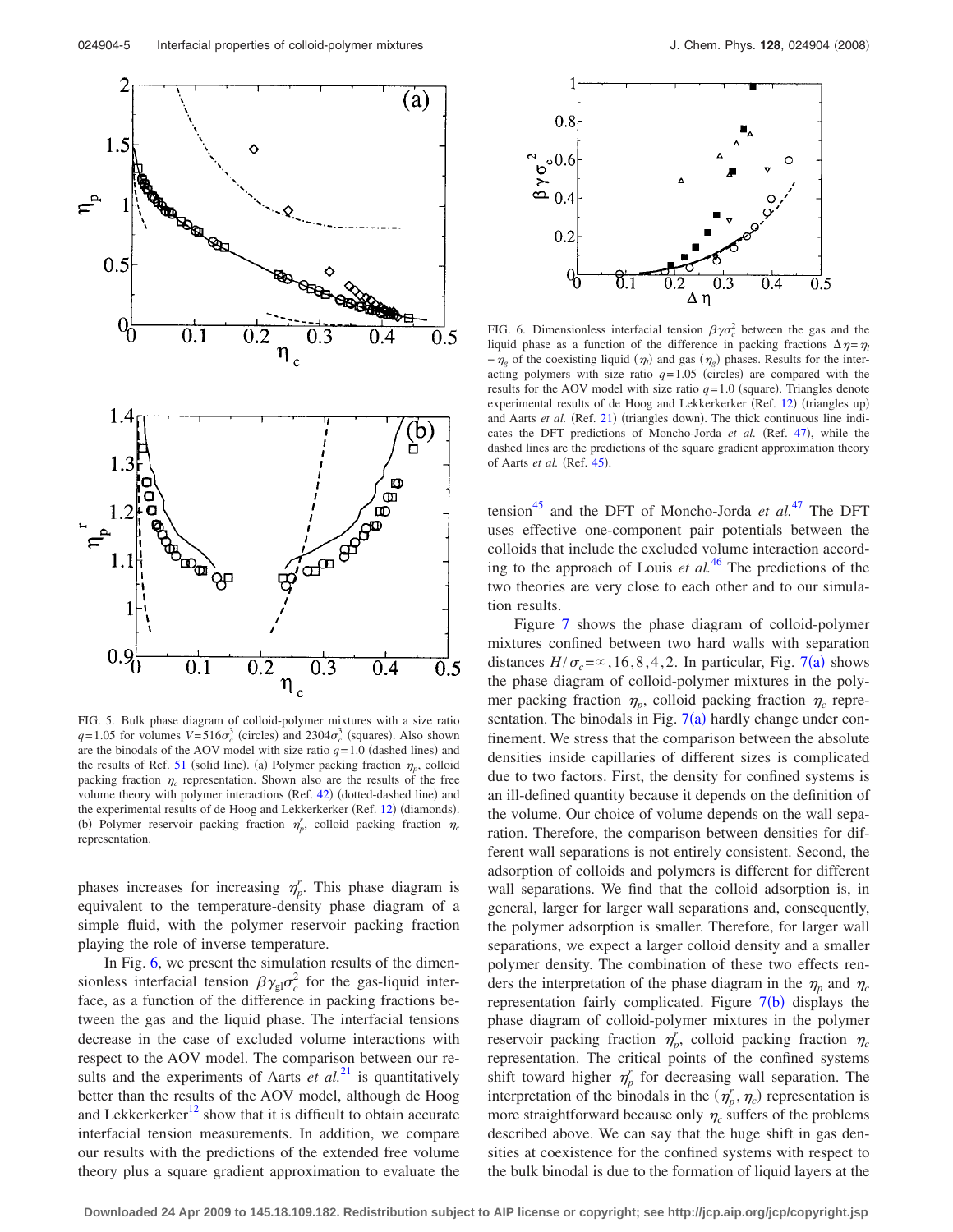<span id="page-6-0"></span>

FIG. 7. Phase diagram of colloid-polymer mixtures confined between two hard walls with distances  $H/\sigma_c = \infty$  (bulk), 16, 8, 4, 2. Solid lines are a guide for the eye. (a) Polymer packing fraction  $\eta_p$ , colloid packing fraction  $\eta_c$ representation. Inset: Blowup of the high  $\eta_c$  region of the binodal. (b) Polymer reservoir packing fraction  $\eta_p^r$ , colloid packing fraction  $\eta_c$ representation.

walls [see Figs.  $8(a)$  $8(a)$  and  $8(c)$ ]. The adsorption of colloids at the walls is due to the depletion attraction, which was also observed in the AOV model. However, the thickness of the liquid layer was in that case much smaller than in the present case and the shift in gas density is less pronounced.<sup>27,[31](#page-8-36)</sup>

Figure [9](#page-6-2) displays the phase diagram in the polymer chemical potential  $\mu_n$ , colloid chemical potential  $\mu_c$  representation. These variables do not depend on the definition of the volume and are, therefore, independent of the wall separation distance. This is the ideal representation to compare the binodals for different wall separation distances. The binodals collapse to a single line because of the thermodynamic equilibrium conditions of the gas-liquid coexistence. Regions above the binodal are gaslike, while regions below the binodal are liquidlike. We find a shift of the binodals toward higher polymer chemical potential and smaller colloid chemical potential indicating the occurrence of capillary condensation. Our estimates for the critical points are reported in Table [IV.](#page-7-0)

<span id="page-6-1"></span>

FIG. 8. Typical configurations from computer simulations of the  $[(a)$  and (c)] coexisting gas and [(b) and (d)] liquid phase for the confined system with separation distance  $H/\sigma_c = 16$  and chemical potentials  $\mu_c = 10.38$  and  $\mu_p$ = 5.6 ( $\eta_p$ = 1.086). Colloids are dark gray and polymers are light gray. For clarity (c) and (d) display the same configurations of (a) and (b), respectively, without the polymers.

<span id="page-6-2"></span>

FIG. 9. Phase diagram of colloid-polymer mixtures confined between two hard walls with distances  $H/\sigma_c = \infty$ , 16, 8, 4, 2 in the polymer chemical potential  $\mu_p$ , colloid chemical potential  $\mu_c$  representation. In (b), we show a blowup of the phase diagram. For clarity, the results of  $H/\sigma_c = 2$  are not shown.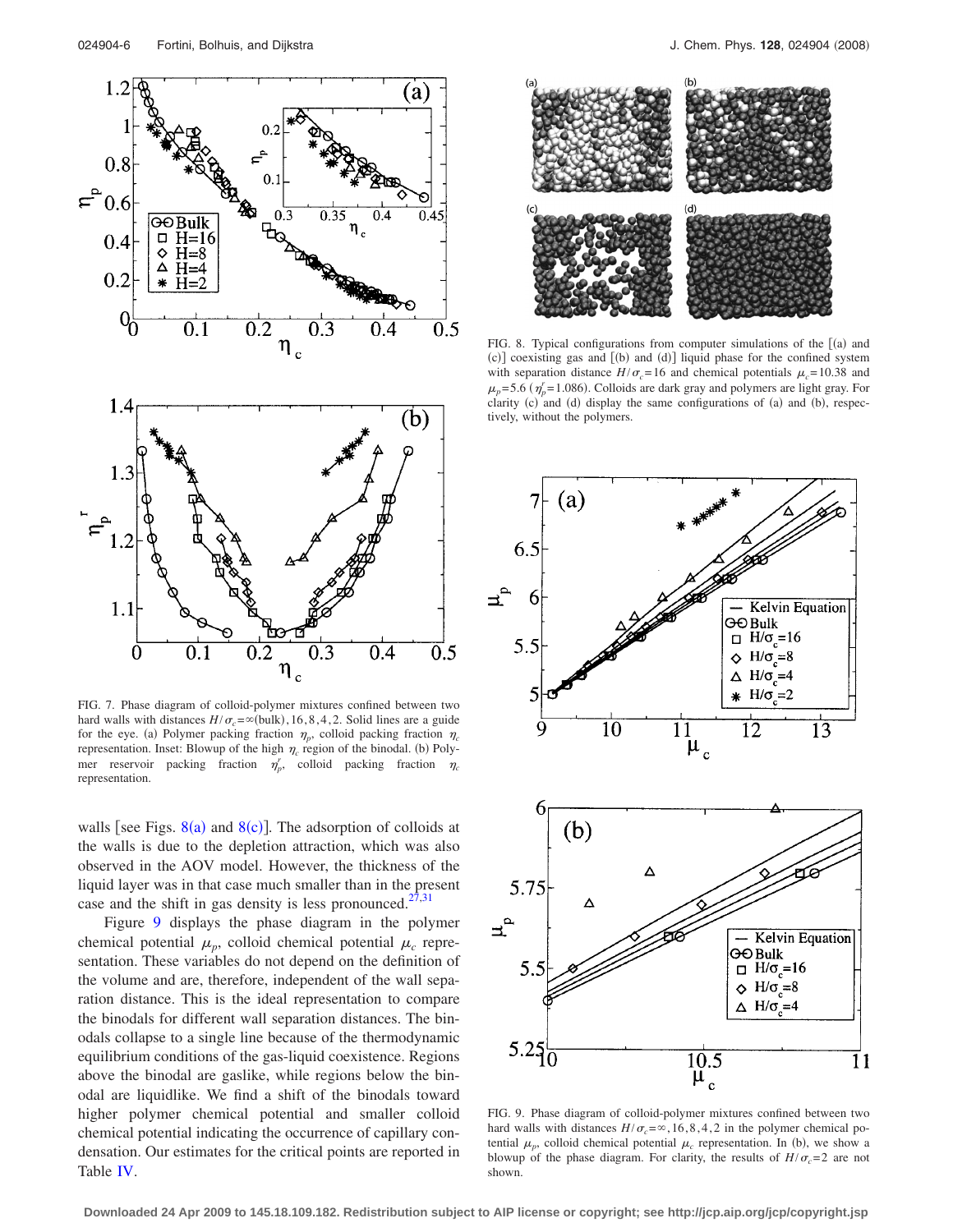<span id="page-7-0"></span>TABLE IV. Critical values of the polymer reservior packing fraction  $\eta_p^r$ , colloid packing fraction  $\eta_c$ , and chemical potentials  $\mu_p$  and  $\mu_c$  for wall separation distances  $H/\sigma_c = \infty$ , 16, 8, 4, and 2.

| $H/\sigma_c$   | $(\eta'_v)_{cr}$ | $(\eta_c)_{\rm cr}$ | $(\mu_p)_{\rm cr}$ | $(\mu_c)_{cr}$ |
|----------------|------------------|---------------------|--------------------|----------------|
| $\infty$       | 1.06(5)          | 0.192(5)            | 4.99(5)            | 9.23(5)        |
| 16             | 1.08(5)          | 0.243(5)            | 5.10(5)            | 9.45(5)        |
| 8              | 1.09(5)          | 0.235(5)            | 5.16(5)            | 9.50(5)        |
| $\overline{4}$ | 1.17(5)          | 0.219(5)            | 5.72(5)            | 10.25(5)       |
| $\overline{2}$ | 1.27(5)          | 0.199(5)            | 6.43(5)            | 10.64(5)       |

Also shown in Fig. [9](#page-6-2) are the predictions of the Kelvin equation $31$ 

<span id="page-7-2"></span>
$$
\mu_c = \mu_c^{\text{bulk}} + \frac{2}{h} (\gamma_{\text{wl}} - \gamma_{\text{wg}}) \frac{\rho_c^l - \rho_c^g}{(\rho_c^l - \rho_c^g)^2 + (\rho_p^l - \rho_p^g)^2},
$$
\n
$$
\mu_p = \mu_p^{\text{bulk}} + \frac{2}{h} (\gamma_{\text{wl}} - \gamma_{\text{wg}}) \frac{\rho_p^l - \rho_p^g}{(\rho_c^l - \rho_c^g)^2 + (\rho_p^l - \rho_p^g)^2}.
$$
\n(14)

The predictions of the Kelvin equation are in good agreement with the simulation results for  $H/\sigma_c = 16$  and 8 but underestimate the shift for  $H/\sigma_c = 4$  and 2.

In order to compare the results with those for the AOV model, we scale the binodals by the bulk critical points  $(\mu_p)_{\text{cr}}^{\text{bulk}}$  and  $(\mu_c)_{\text{cr}}^{\text{bulk}}$ , reported in Table [IV.](#page-7-0) Figures [10](#page-7-1)(a) and  $10(b)$  $10(b)$  show that the shift of the binodals and critical points is smaller for the model with interacting polymers than for the AOV model studied in Refs. [27](#page-8-12) and [31](#page-8-36) for all state points considered. As shown in Fig. [5,](#page-5-0) the difference  $\rho_c^l - \rho_c^g$  between the colloid packing fractions of the liquid and the gas at coexistence is smaller for the interacting polymers than for the AOV model for low  $\eta_p^r$  but larger for high  $\eta_p^r$ . On the other hand, Figs.  $10(a)$  $10(a)$  and  $10(b)$  show that the shift in chemical potential is always smaller for the interacting polymers than for the AOV model. Therefore, we deduce from Eq. ([14](#page-7-2)) that the difference  $\gamma_{wl} - \gamma_{wg}$  (liquid-wall and gaswall interfacial tensions at coexistence) is smaller for the interacting polymer model.

Moncho-Jorda *et al.*<sup>[47](#page-8-26)</sup> have shown that at constant  $\eta_p^r$ , the excluded volume interactions increase the difference in wall tensions. This is not in contrast with our findings because for capillary condensation, we need to consider the difference in wall tensions at bulk coexistence, that is, at different  $\eta_p^r$  for the AOV model and the interacting polymer model.

#### **V. CONCLUSIONS**

We have investigated bulk and confined colloid-polymer mixtures, using Monte Carlo simulations. Colloids are treated as hard spheres, while polymers were described as soft repulsive spheres. Colloid-polymer, polymer-polymer, and wall-polymer density-dependent interactions were described by the coarse-grained potentials derived in Ref. [48.](#page-8-27) We find a bulk phase behavior consistent with the findings of Bolhuis *et al.*<sup>[51](#page-8-29)</sup> Our results for the bulk phase behavior are

<span id="page-7-1"></span>

FIG. 10. Phase diagram of colloid-polymer mixtures confined between two hard walls in the polymer chemical potential  $\mu_p/(\mu_p)_{\text{cr}}^{\text{bulk}}$ , colloid chemical potential  $\mu_c/(\mu_c)_{\text{cr}}^{\text{bulk}}$  representation. (a)  $H/\sigma_c = \infty$ , 4, and 2 for the model discussed in this paper. (b)  $H/\sigma_c = \infty$ , 5, and 2 for the AOV model. Results are taken from Ref. [31.](#page-8-36)

also similar to those for the AOV model with interacting polymers<sup>42</sup> but here, the binodal line lies at higher polymer packing fractions; i.e., the number of polymers needed for the demixing transition is larger. These results are in agree-ment with the findings of other authors.<sup>44[,45](#page-8-24)[,51,](#page-8-29)[55](#page-8-33)</sup> The comparison of our phase diagram with experiments<sup>12</sup> is found to be poor for the size ratio  $q=1.05$  considered here. This is surprising, since the same interaction potentials provided good agreement with experiments<sup>60</sup> at a smaller size ratio.<sup>51</sup> In fact, this discrepancy can be explained by considering the results of Wijting *et al.*<sup>[59](#page-9-3)</sup> on depletion potential measurements on the same colloid-polymer mixtures that were used in the phase behavior experiments. These measurements concluded that the depletion attraction was smaller than expected, probably due to polymer adsorption on the surface of the colloids.

On the other hand, better agreement is found for the gas-liquid interfacial tension when compared to the experiments of Aarts *et al.*<sup>[21](#page-8-35)</sup> for the same system. Our results show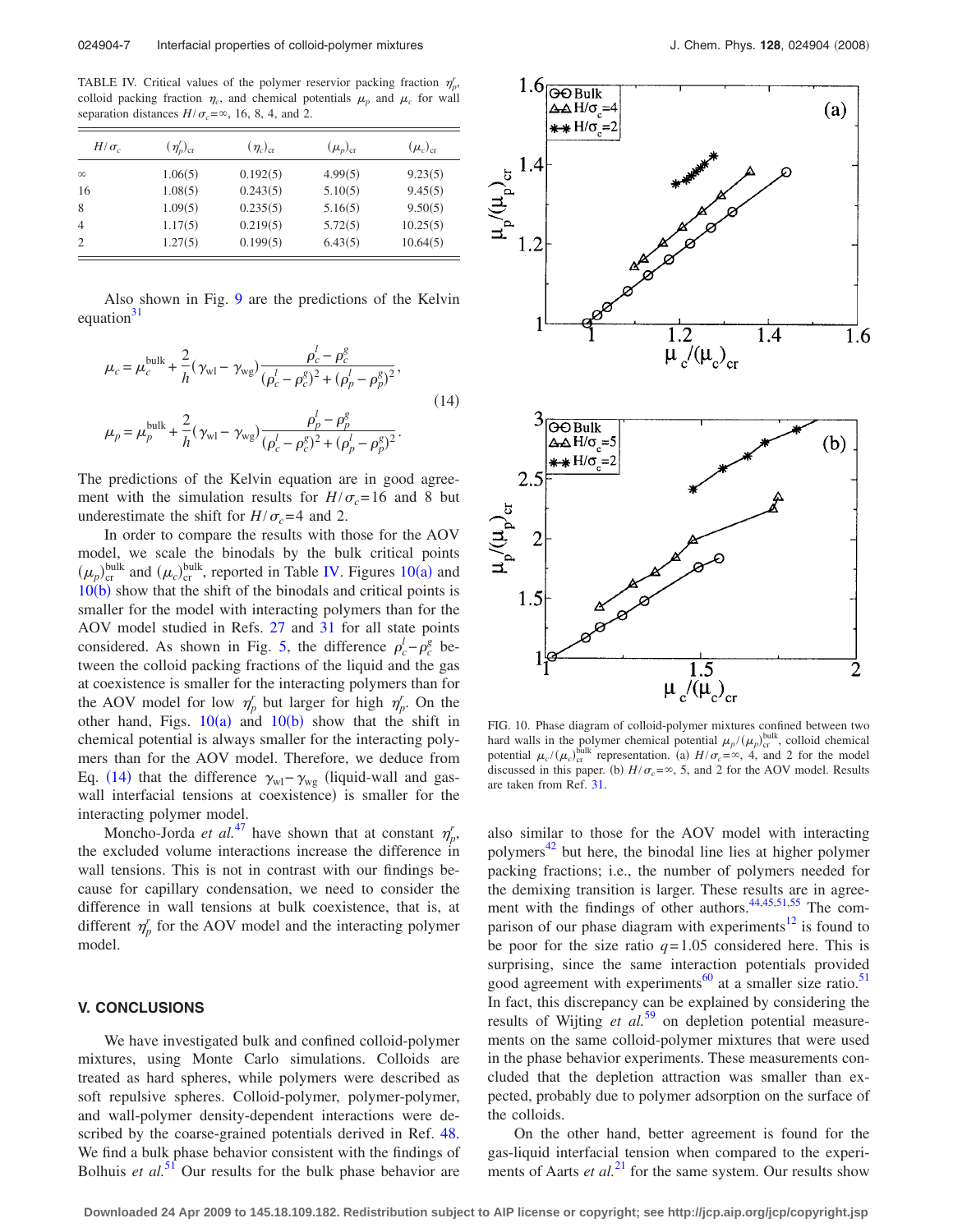that the gas-liquid interfacial tension is smaller for the interacting polymers than for the AOV model. This is in agreement with the works of others on colloid-polymer mixtures with interacting polymers. $40,45,47,55$  $40,45,47,55$  $40,45,47,55$  $40,45,47,55$  Both the square gradient approximation and the DFT provide a good description of the simulation results.

In addition, we studied the phase behavior of the mixture confined between two parallel hard walls with separation distances  $H/\sigma_c = 16$ , 8, 4, and 2. We find that the hard walls induce capillary condensation and that the theoretical predictions of the Kelvin equation are in reasonable agreement with the simulation results for  $H/\sigma_c = 16$  and 8 but underestimate the binodal shifts for  $H/\sigma_c = 4$  and 2. Compared to the AOV model, the excluded volume interactions suppress the capillary condensation. This implies that the effect can only be observed at state points close to bulk coexistence and that smaller plate separations are needed to induce capillary condensation for fixed supersaturation compared with noninteracting polymers. In other words, the Kelvin length is smaller for interacting polymers than for the AOV model. In addition, we observed the formation of rather thick wetting layers at the largest wall separation we studied. This effect seems to be enhanced by the presence of the excluded volume interactions. At large wall separations, the wetting layers provide an effective confinement *H*− 2*t*, with *t* the thickness of the wetting layer, as was recognized by Derjaguin, $61$  which increases effectively the Kelvin length $30$  for the colloidpolymer mixtures with excluded volume interactions. The influence of excluded volume interactions on the wetting properties of colloid-polymer mixtures is currently under investigation.

#### **ACKNOWLEDGMENTS**

We thank Remco Tuinier for discussions and Arturo Moncho Jordá and Dirk G.A.L. Aarts for their interfacial tension data. This work is part of the research program of the Stichting voor Fundamenteel Onderzoek der Materie (FOM) that is financially supported by the Nederlandse Organisatie voor Wetenschappelijk Onderzoek (NWO). We thank the Dutch National Computer Facilities Foundation for granting access to the LISA supercomputer. NWO-CW is acknowledge for the TOP-CW funding.

- <span id="page-8-0"></span><sup>1</sup>W. C. K. Poon, J. Phys.: Condens. Matter **14**, R859 (2002).
- R. Tuinier, J. Rieger, and C. G. de Kruif, Adv. Colloid Interface Sci. **103**,  $1(2003).$ 1 (2003).<br><sup>3</sup> J. M. Brader, R. Evans, and M. Schmidt, Mol. Phys. **101**, 3349 (2003).<br><sup>4</sup> P. N. Busay, and W. van Mason, Natura (London), **320**, 340 (1086).
- <span id="page-8-1"></span>
- <span id="page-8-2"></span><sup>4</sup> P. N. Pusey and W. van Megen, Nature (London) **320**, 340 (1986).
- <span id="page-8-3"></span>S. Asakura and F. Oosawa, J. Chem. Phys. **22**, 1255 (1954).
- <sup>6</sup> S. Asakura and F. Oosawa, J. Polym. Sci. **33**, 183 (1958).
- <span id="page-8-4"></span><sup> $\prime$ </sup>A. Vrij, Pure Appl. Chem. **48**, 471 (1976).
- <span id="page-8-5"></span>A. P. Gast, C. K. Hall, and W. B. Russel, J. Colloid Interface Sci. **96**, 251  $(1983)$
- <span id="page-8-23"></span>. <sup>9</sup> H. N. W. Lekkerkerker, W. C. K. Poon, P. N. Pusey, A. Stroobants, and P. Warren, Europhys. Lett. **20**, 559 (1992).
- <sup>10</sup>E. J. Meijer and D. Frenkel, J. Chem. Phys. **100**, 6873 (1994).
- <sup>11</sup>M. Dijkstra, J. M. Brader, and R. Evans, J. Phys.: Condens. Matter 11, 10079 (1999).
- <span id="page-8-34"></span>. 12E. H. A. de Hoog and H. N. W. Lekkerkerker, J. Phys. Chem. B **<sup>103</sup>**, 5274 (1999).
- <sup>13</sup> B.-H. Chen, B. Payandeh, and M. Robert, Phys. Rev. E **62**, 2369 (2000).
- <sup>14</sup> M. Schmidt, H. Löwen, J. M. Brader, and R. Evans, Phys. Rev. Lett. 85, 1934 (2000).
- <sup>15</sup>M. Schmidt, H. Löwen, J. M. Brader, and R. Evans, J. Phys.: Condens. Matter **14**, 9353 (2002).
- <span id="page-8-6"></span><sup>16</sup> R. L. C. Vink and J. Horbach, J. Chem. Phys. **121**, 3253 (2004).
- <span id="page-8-7"></span>. <sup>17</sup> J. M. Brader, M. Dijkstra, and R. Evans, Phys. Rev. E **<sup>63</sup>**, 041405  $(2001).$
- <sup>18</sup> J. M. Brader, R. Evans, M. Schmidt, and H. Löwen, J. Phys.: Condens. Matter **14**, L1 (2002).
- <sup>19</sup> M. Dijkstra and R. van Roij, Phys. Rev. Lett. **89**, 208303 (2002).
- $20$ W. K. Wijting, N. A. M. Besseling, and M. A. Cohen Stuart, J. Phys. Chem. B 107, 10565 (2003).
- <span id="page-8-35"></span> $^{21}$ D. G. A. L. Aarts, J. H. van der Wiel, and H. N. W. Lekkerkerker, J. Phys.: Condens. Matter 15, S245 (2003).
- <span id="page-8-8"></span> $22$ W. K. Wijting, N. A. M. Besseling, and M. A. Cohen Stuart, Phys. Rev. Lett. 90, 196101 (2003).
- <span id="page-8-9"></span><sup>23</sup>D. G. A. L. Aarts, J. Phys. Chem. B **109**, 7407 (2005).
- <span id="page-8-10"></span><sup>24</sup> A. Fortini, M. Dijkstra, M. Schmidt, and P. P. F. Wessels, Phys. Rev. E 71, 051403 (2005).
- <span id="page-8-18"></span><sup>25</sup>P. P. F. Wessels, M. Schmidt, and H. Löwen, J. Phys.: Condens. Matter 16, S4169 (2004).
- <span id="page-8-11"></span><sup>26</sup>P. P. F. Wessels, M. Schmidt, and H. Löwen, J. Phys.: Condens. Matter 16, L1 (2004).
- <span id="page-8-12"></span>. 27M. Schmidt, A. Fortini, and M. Dijkstra, J. Phys.: Condens. Matter **<sup>15</sup>**, 3411 (2003).
- . 28T.-C. Lee, J.-T. Lee, D. Pilaski, and M. Robert, Physica A **<sup>329</sup>**, 411  $(2003).$
- . 29M. Schmidt, A. Fortini, and M. Dijkstra, J. Phys.: Condens. Matter **<sup>16</sup>**, S4159 (2004).
- <span id="page-8-38"></span><sup>30</sup>D. G. A. L. Aarts and H. N. W. Lekkerkerker, J. Phys.: Condens. Matter 16, S4231 (2004).
- <span id="page-8-36"></span>. 31A. Fortini, M. Schmidt, and M. Dijkstra, Phys. Rev. E **<sup>73</sup>**, 051502  $(2006).$
- $^{32}$ R. L. C. Vink, K. Binder, and J. Horbach, Phys. Rev. E **73**, 056118  $(2006).$
- $^{33}$ R. L. C. Vink, A. D. Virgiliis, J. Horbach, and K. Binder, Phys. Rev. E 74, 031601 (2006).
- <span id="page-8-13"></span><sup>34</sup> A. D. Virgiliis, R. L. C. Vink, J. Horbachand, and K. Binder, Europhys. Lett. 77, 60002 (2007).
- <span id="page-8-14"></span><sup>35</sup> M. Schmidt and A. R. Denton, Phys. Rev. E **65**, 061410 (2002).
- <span id="page-8-15"></span>. 36A. R. Denton and M. Schmidt, J. Phys.: Condens. Matter **<sup>14</sup>**, 12051  $(2002).$
- <span id="page-8-16"></span> $^{37}$ A. R. Denton and M. Schmidt, J. Chem. Phys. **122**, 244911 (2005).
- <span id="page-8-17"></span>. 38A. Fortini, M. Dijkstra, and R. Tuinier, J. Phys.: Condens. Matter **<sup>17</sup>**, 7783 (2005).
- <span id="page-8-19"></span>. 39M. Schmidt, A. R. Denton, and J. M. Brader, J. Chem. Phys. **<sup>118</sup>**, 1541  $(2003).$
- <span id="page-8-20"></span>40 R. L. C. Vink and M. Schmidt, Phys. Rev. E **71**, 051406 (2005).
- <span id="page-8-21"></span>. 41M. Schmidt, M. Dijkstra, and J.-P. Hansen, Phys. Rev. Lett. **<sup>93</sup>**, 088303  $(2004).$
- <span id="page-8-22"></span><sup>42</sup>D. G. A. L. Aarts, R. Tuinier, and H. N. W. Lekkerkerker, J. Phys.: Condens. Matter 14, 7551 (2002).
- <sup>43</sup> J. M. Brader and R. Evans, Europhys. Lett. **49**, 678 (2000).
- <span id="page-8-37"></span>. 44A. Moncho-Jorda, B. Rotenberg, and A. A. Louis, J. Chem. Phys. **<sup>119</sup>**, 12667 (2003).
- <span id="page-8-24"></span>. 45D. G. A. L. Aarts, R. P. A. Dullens, H. N. W. Lekkerkerker, D. Bonn, and R. van Roij, J. Chem. Phys. **120**, 1973 (2004).
- <span id="page-8-25"></span><sup>46</sup> A. A. Louis, P. G. Bolhuis, E. J. Meijer, and J.-P. Hansen, J. Chem. Phys. **117**, 1893 (2002).
- <span id="page-8-26"></span><sup>47</sup> A. Moncho-Jorda, J. Dzubiella, J.-P. Hansen, and A. A. Louis, J. Phys. Chem. B 109, 6640 (2005).
- <span id="page-8-27"></span><sup>48</sup> P. G. Bolhuis and A. A. Louis, Macromolecules 35, 1860 (2002).
- <sup>49</sup> A. A. Louis, P. G. Bolhuis, J. P. Hansen, and E. J. Meijer, Phys. Rev. Lett. 85, 2522 (2000).
- <span id="page-8-28"></span><sup>50</sup>P. G. Bolhuis, A. A. Louis, J. P. Hansen, and E. J. Meijer, J. Chem. Phys. **114**, 4296 (2001).
- <span id="page-8-29"></span>. 51P. Bolhuis, A. A. Louis, and J.-P. Hansen, Phys. Rev. Lett. **<sup>89</sup>**, 128302  $(2002).$
- <span id="page-8-30"></span>. 52A. Jusufi, J. Dzubiella, C. N. Likos, C. von Ferber, and H. Löwen, J. Phys.: Condens. Matter **13**, 6177 (2001).
- <span id="page-8-31"></span>. <sup>53</sup> J. Dzubiella, C. N. Likos, and H. Lowen, J. Chem. Phys. **<sup>116</sup>**, 9518  $(2002).$
- <span id="page-8-32"></span><sup>54</sup> R. Rotenberg, J. Dzubiella, A. A. Louis, and J.-P. Hansen, Mol. Phys. **102**, 1 (2004).
- <span id="page-8-33"></span>. 55R. L. C. Vink, A. Jusufi, J. Dzubiella, and C. N. Likos, Phys. Rev. E **<sup>72</sup>**, 030401(R) (2005).